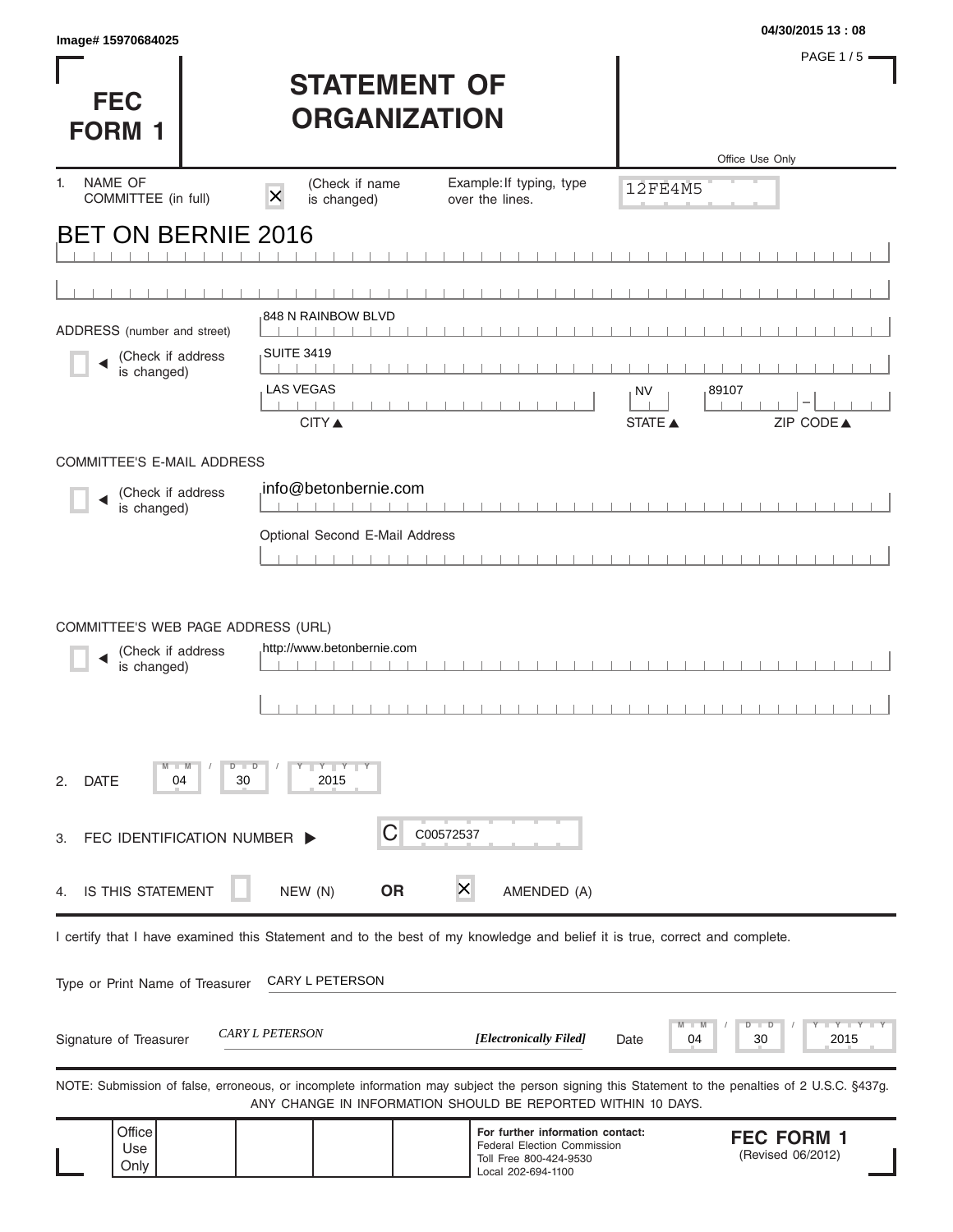|                                | FEC Form 1 (Revised 02/2009)                                                                                                                                                                                                | Page 2                                   |
|--------------------------------|-----------------------------------------------------------------------------------------------------------------------------------------------------------------------------------------------------------------------------|------------------------------------------|
|                                | <b>TYPE OF COMMITTEE</b>                                                                                                                                                                                                    |                                          |
|                                | <b>Candidate Committee:</b>                                                                                                                                                                                                 |                                          |
| (a)                            | This committee is a principal campaign committee. (Complete the candidate information below.)                                                                                                                               |                                          |
| (b)                            | This committee is an authorized committee, and is NOT a principal campaign committee. (Complete the candidate<br>information below.)                                                                                        |                                          |
| Name of<br>Candidate           | $1 - 1 - 1 - 1$                                                                                                                                                                                                             |                                          |
| Candidate<br>Party Affiliation | Office<br>Sought:<br>Senate<br>President<br>House                                                                                                                                                                           | <b>State</b><br><b>District</b>          |
| (c)                            | This committee supports/opposes only one candidate, and is NOT an authorized committee.                                                                                                                                     |                                          |
| Name of<br>Candidate           |                                                                                                                                                                                                                             |                                          |
| <b>Party Committee:</b>        |                                                                                                                                                                                                                             |                                          |
| (d)                            | (National, State<br>This committee is a<br>or subordinate) committee of the                                                                                                                                                 | (Democratic,<br>Republican, etc.) Party. |
|                                | <b>Political Action Committee (PAC):</b>                                                                                                                                                                                    |                                          |
| (e)                            | This committee is a separate segregated fund. (Identify connected organization on line 6.) Its connected organization is a:                                                                                                 |                                          |
|                                | Corporation<br>Corporation w/o Capital Stock                                                                                                                                                                                | Labor Organization                       |
|                                | Membership Organization<br><b>Trade Association</b>                                                                                                                                                                         | Cooperative                              |
|                                | In addition, this committee is a Lobbyist/Registrant PAC.                                                                                                                                                                   |                                          |
| (f)<br>$\times$                | This committee supports/opposes more than one Federal candidate, and is NOT a separate segregated fund or party<br>committee. (i.e., nonconnected committee)                                                                |                                          |
|                                | In addition, this committee is a Lobbyist/Registrant PAC.                                                                                                                                                                   |                                          |
|                                | In addition, this committee is a Leadership PAC. (Identify sponsor on line 6.)                                                                                                                                              |                                          |
|                                | <b>Joint Fundraising Representative:</b>                                                                                                                                                                                    |                                          |
| (g)                            | This committee collects contributions, pays fundraising expenses and disburses net proceeds for two or more political<br>committees/organizations, at least one of which is an authorized committee of a federal candidate. |                                          |
| (h)                            | This committee collects contributions, pays fundraising expenses and disburses net proceeds for two or more political<br>committees/organizations, none of which is an authorized committee of a federal candidate.         |                                          |
|                                | Committees Participating in Joint Fundraiser                                                                                                                                                                                |                                          |
| 1.                             | FEC ID number<br>$\subset$                                                                                                                                                                                                  |                                          |
| 2.                             | FEC ID number<br>C                                                                                                                                                                                                          |                                          |
| З.                             | FEC ID number $\bigcap$                                                                                                                                                                                                     |                                          |
| 4.                             | FEC ID number $\bigcap$                                                                                                                                                                                                     |                                          |

s,

I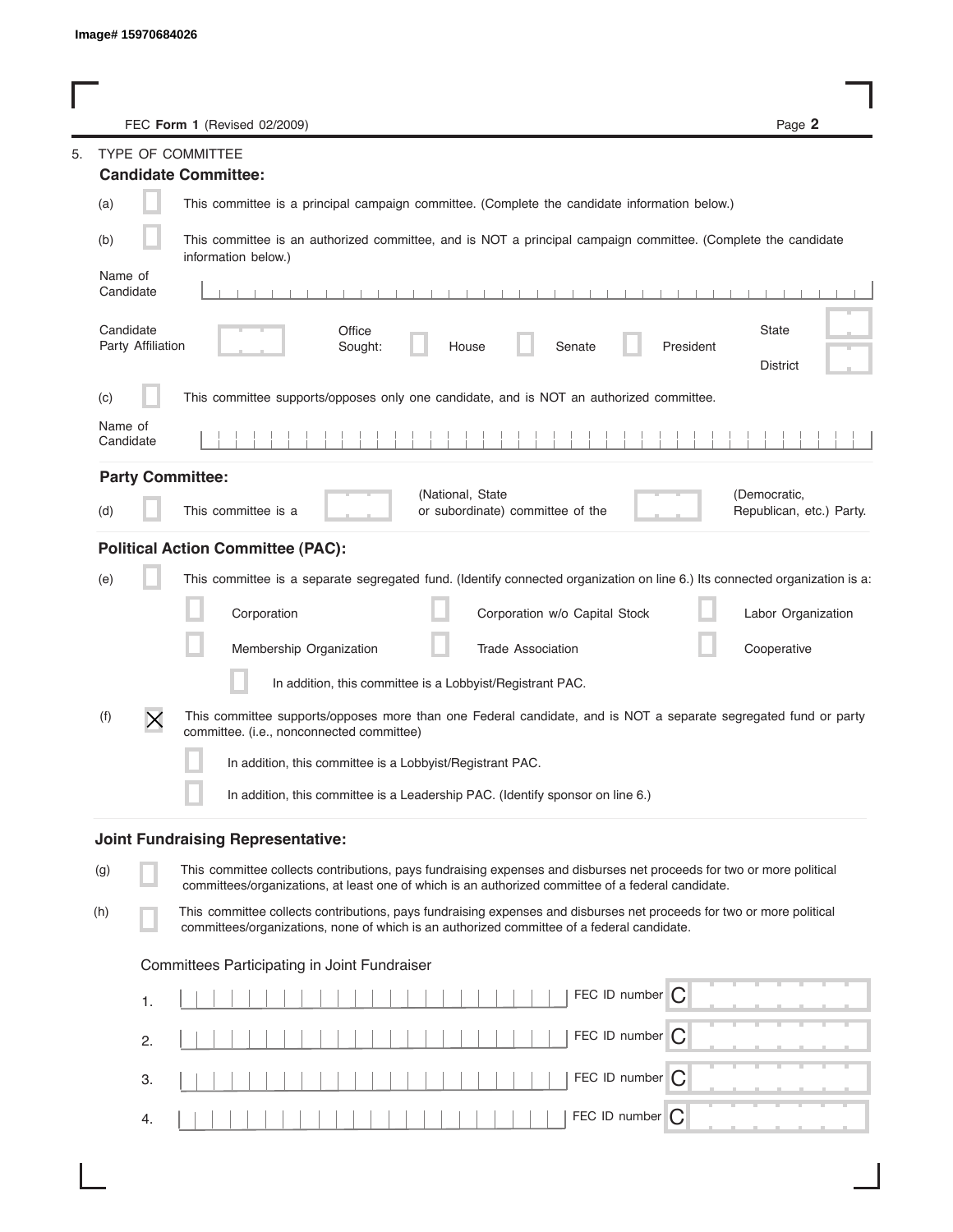## BET ON BERNIE 2016

| FEC Form 1 (Revised 02/2009)                      |                                                                                                                                  | Page 3      |
|---------------------------------------------------|----------------------------------------------------------------------------------------------------------------------------------|-------------|
| Write or Type Committee Name                      |                                                                                                                                  |             |
| <b>BET ON BERNIE 2016</b>                         |                                                                                                                                  |             |
| 6.                                                | Name of Any Connected Organization, Affiliated Committee, Joint Fundraising Representative, or Leadership PAC Sponsor            |             |
| <b>NONE</b>                                       |                                                                                                                                  |             |
|                                                   |                                                                                                                                  |             |
| <b>Mailing Address</b>                            |                                                                                                                                  |             |
|                                                   |                                                                                                                                  |             |
|                                                   |                                                                                                                                  |             |
|                                                   | <b>CITY</b><br><b>STATE</b>                                                                                                      | ZIP CODE    |
| books and records.                                | Custodian of Records: Identify by name, address (phone number -- optional) and position of the person in possession of committee |             |
| Full Name                                         | CARY L PETERSON                                                                                                                  |             |
| Mailing Address                                   | 1101 Pennsylvania Avenue FL-5                                                                                                    |             |
|                                                   |                                                                                                                                  |             |
|                                                   | 20004<br>DC<br><b>WASHINGTON</b>                                                                                                 |             |
| Title or Position                                 | <b>CITY</b><br><b>STATE</b>                                                                                                      | ZIP CODE    |
| <b>CHAIRMAN</b>                                   | 202<br>Telephone number<br>1 1 1 1 1 1 1 1                                                                                       | 838<br>8060 |
| any designated agent (e.g., assistant treasurer). | Treasurer: List the name and address (phone number -- optional) of the treasurer of the committee; and the name and address of   |             |
| Full Name<br>of Treasurer                         | CARY L PETERSON<br>.                                                                                                             | .           |
|                                                   | 1101 Pennsylvania Avenue FL-5                                                                                                    |             |

|                                                   | <b>CARY L PETERSON</b>                                                                                                         |                         |                 |
|---------------------------------------------------|--------------------------------------------------------------------------------------------------------------------------------|-------------------------|-----------------|
| Full Name                                         |                                                                                                                                |                         |                 |
| Mailing Address                                   | 1101 Pennsylvania Avenue FL-5                                                                                                  |                         |                 |
|                                                   |                                                                                                                                |                         |                 |
|                                                   | WASHINGTON                                                                                                                     | DC                      | 20004           |
| Title or Position                                 | <b>CITY</b>                                                                                                                    | <b>STATE</b>            | ZIP CODE        |
| <b>CHAIRMAN</b>                                   |                                                                                                                                | 202<br>Telephone number | 8060<br>838     |
|                                                   |                                                                                                                                |                         |                 |
| any designated agent (e.g., assistant treasurer). | Treasurer: List the name and address (phone number -- optional) of the treasurer of the committee; and the name and address of |                         |                 |
|                                                   | <b>CARY L PETERSON</b>                                                                                                         |                         |                 |
| <b>Full Name</b><br>of Treasurer                  |                                                                                                                                |                         |                 |
| Mailing Address                                   | 1101 Pennsylvania Avenue FL-5                                                                                                  |                         |                 |
|                                                   |                                                                                                                                |                         |                 |
|                                                   | <b>WASHINGTON</b>                                                                                                              | DC                      | 120004          |
| Title or Position                                 | <b>CITY</b>                                                                                                                    | <b>STATE</b>            | <b>ZIP CODE</b> |

|                                      | <b>WASHINGTON</b>                                                                                                                                                                   | 20004<br>DC                                         |             |
|--------------------------------------|-------------------------------------------------------------------------------------------------------------------------------------------------------------------------------------|-----------------------------------------------------|-------------|
| Title or Position                    | <b>CITY</b>                                                                                                                                                                         | <b>STATE</b>                                        | ZIP CODE    |
| <b>CHAIRMAN</b>                      |                                                                                                                                                                                     | 202<br>Telephone number                             | 838<br>8060 |
|                                      | Treasurer: List the name and address (phone number -- optional) of the treasurer of the committee; and the name and address of<br>any designated agent (e.g., assistant treasurer). |                                                     |             |
| Full Name                            | CARY L PETERSON                                                                                                                                                                     |                                                     |             |
| of Treasurer                         |                                                                                                                                                                                     |                                                     |             |
| Mailing Address                      | 1101 Pennsylvania Avenue FL-5                                                                                                                                                       |                                                     |             |
|                                      |                                                                                                                                                                                     |                                                     |             |
|                                      | <b>WASHINGTON</b>                                                                                                                                                                   | 20004<br>DC                                         |             |
|                                      | <b>CITY</b>                                                                                                                                                                         | <b>STATE</b>                                        | ZIP CODE    |
| Title or Position<br><b>CHAIRMAN</b> |                                                                                                                                                                                     | 202<br>Telephone number<br>$\overline{\phantom{0}}$ | 838<br>8060 |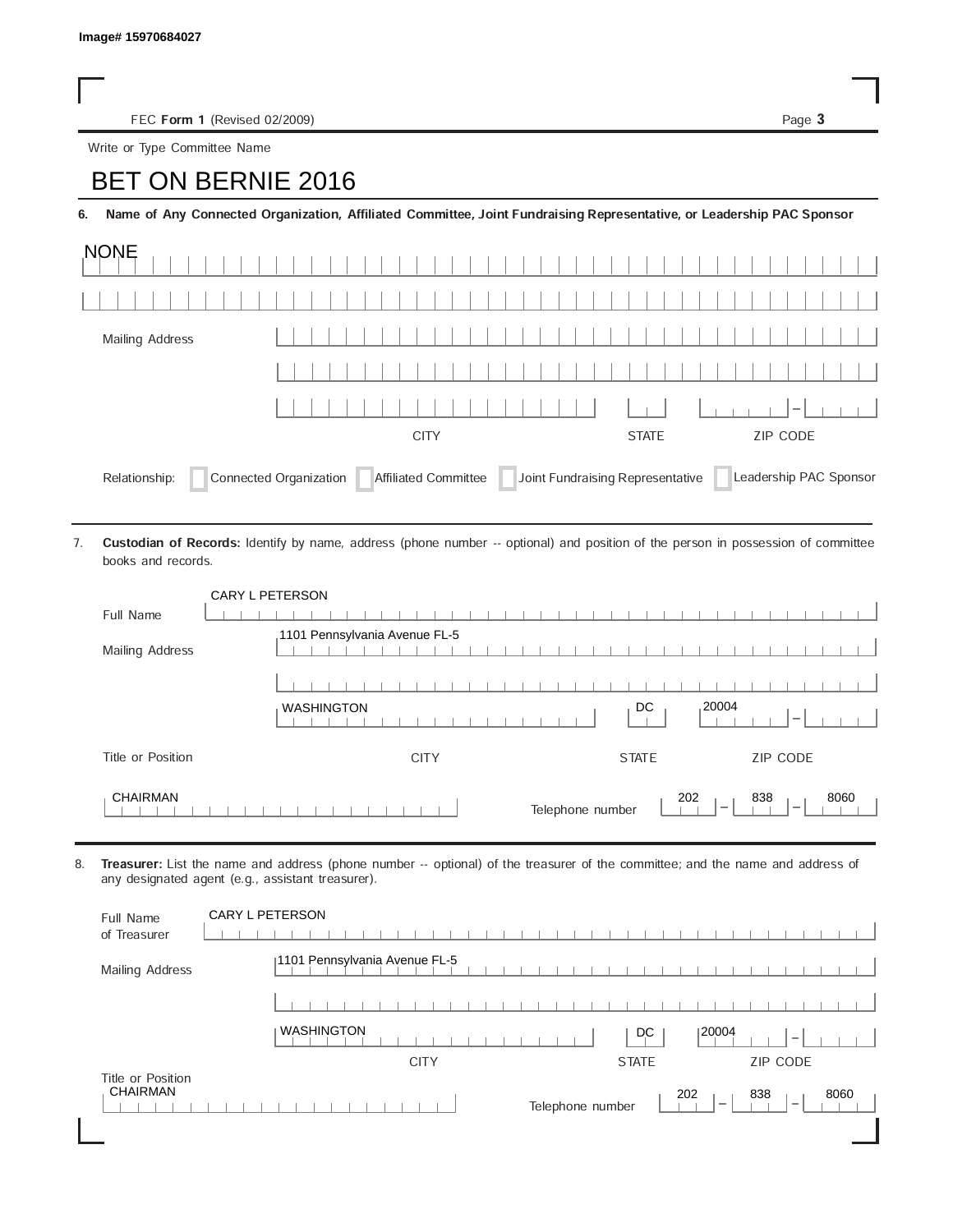| lmage# 15970684028                                                         |                                                                                                                                |              |       |              |  |
|----------------------------------------------------------------------------|--------------------------------------------------------------------------------------------------------------------------------|--------------|-------|--------------|--|
| FEC Form 1 (Revised 02/2009)                                               |                                                                                                                                |              |       | Page 4       |  |
|                                                                            |                                                                                                                                |              |       |              |  |
| Full Name of<br>Designated<br>Agent                                        |                                                                                                                                |              |       |              |  |
| <b>Mailing Address</b>                                                     |                                                                                                                                |              |       |              |  |
|                                                                            |                                                                                                                                |              |       |              |  |
|                                                                            | <b>CITY</b>                                                                                                                    | <b>STATE</b> |       | ZIP CODE     |  |
| Title or Position                                                          |                                                                                                                                |              |       |              |  |
|                                                                            | Telephone number                                                                                                               |              |       |              |  |
| safety deposit boxes or maintains funds.<br>Name of Bank, Depository, etc. | Banks or Other Depositories: List all banks or other depositories in which the committee deposits funds, holds accounts, rents |              |       |              |  |
| US Bank                                                                    |                                                                                                                                |              |       |              |  |
| Mailing Address                                                            | 1421 North Jones Boulevard                                                                                                     |              |       |              |  |
|                                                                            |                                                                                                                                |              |       |              |  |
|                                                                            | $\vert$ $\vert$ NV<br>Las Vegas                                                                                                |              | 89108 | $\mathbf{I}$ |  |

|                                | <b>IUS Bank</b>            |              |                                    |
|--------------------------------|----------------------------|--------------|------------------------------------|
| Mailing Address                | 1421 North Jones Boulevard |              |                                    |
|                                |                            |              |                                    |
|                                | Las Vegas                  | <b>NV</b>    | 189108<br>$\overline{\phantom{a}}$ |
|                                | <b>CITY</b>                | <b>STATE</b> | ZIP CODE                           |
| Name of Bank, Depository, etc. |                            |              |                                    |
|                                |                            |              |                                    |
| Mailing Address                |                            |              |                                    |
|                                |                            |              |                                    |
|                                |                            |              |                                    |
|                                | <b>CITY</b>                | <b>STATE</b> | ZIP CODE                           |